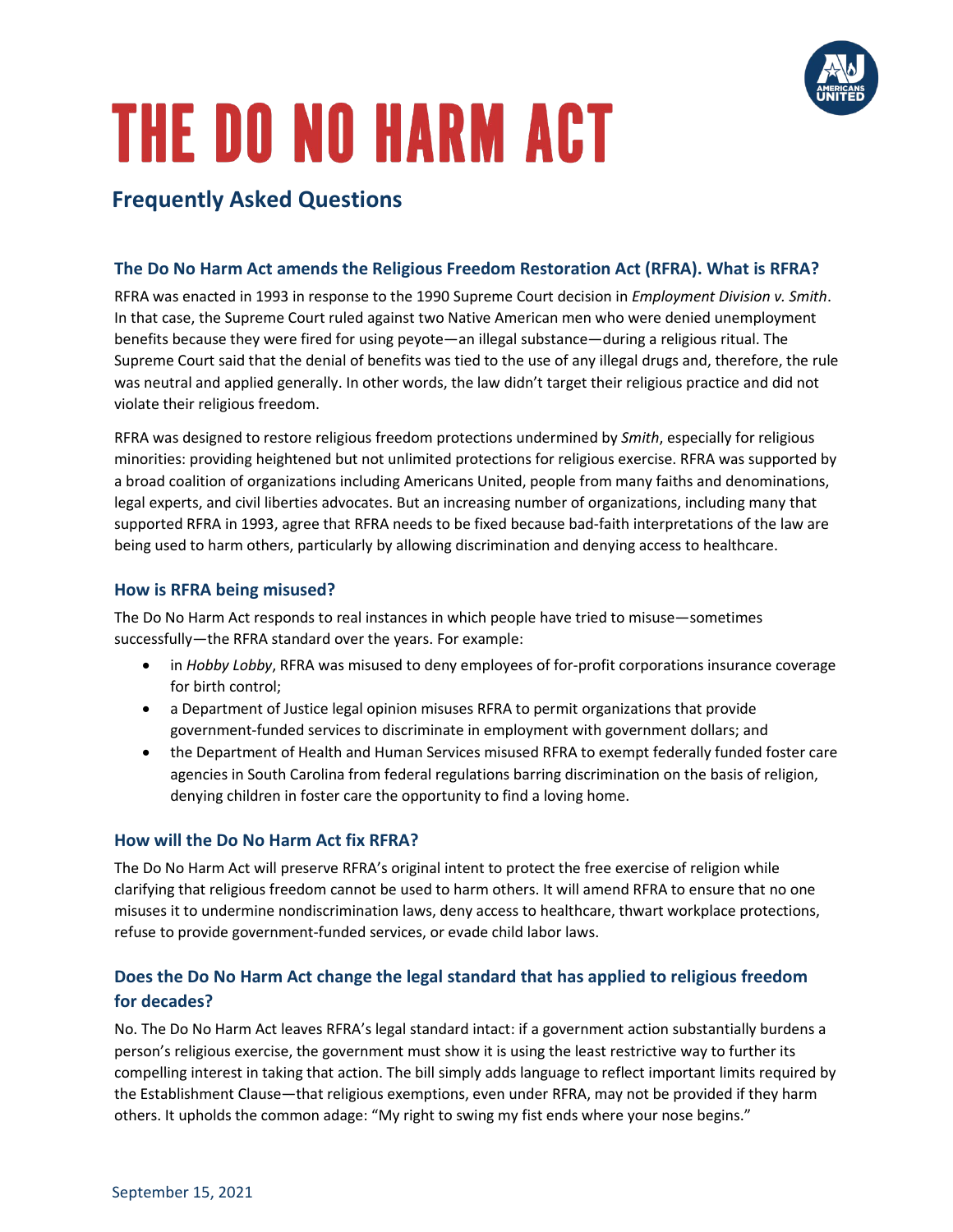#### **What claims can still be brought under RFRA if the Do No Harm Act becomes law?**

The Do No Harm Act prevents RFRA from being used in certain instances where its use would clearly cause harm to others. But RFRA can still be used in other cases. For example, people in federal prisons and immigration detention centers could still use RFRA to protect their right to attend worship services or keep religious texts. And Sikhs and Muslims could still use RFRA to get an exception to allow them to serve in the military while wearing beards or other articles of faith. These are the kinds of cases that RFRA was originally intended to address.

#### **Why not just repeal RFRA?**

There are still important uses of RFRA. As explained above, we want to ensure that people could still use RFRA to protect their religious practices, such as wearing religious attire.

## **Does the Do No Harm Act change or take away any religious exemptions already in federal law?**

No. RFRA is used to carve out religious exemptions where they do not already exist. So religious exemptions and accommodations that already exist in federal laws and regulations won't be changed in any way by the Do No Harm Act. Nor would the bill prevent the government from creating new religious exemptions in federal laws and regulations in the future.

#### **Does the Do No Harm Act favor some religious or nonreligious beliefs over others?**

No. The Do No Harm Act makes no judgment on any religious beliefs. People can continue to hold any belief they want, but what they cannot do is use RFRA to require others to bear the costs of those beliefs. The bill ensures that no one—whatever their religious belief—uses RFRA to harm others.

#### **What kinds of harms would the Do No Harm Act protect against?**

The Do No Harm Act ensures that RFRA, a law designed to protect religious freedom, isn't used to cause harm to other people. It bars RFRA from being used to carve out exemptions to laws that:

- bar discrimination and advance equal opportunity, for example the Civil Rights Act of 1964, the Family and Medical Leave Act, the Violence Against Women Act, and the Americans with Disability Act;
- provide employees with protections in the workplace, for example laws that set minimum wage and or require employers to provide equal benefits;
- provide protections against child labor; and
- guarantee people's access to healthcare, for example laws that bar discrimination in healthcare and require insurance coverage of certain services.

In addition, the Do No Harm Act prevents RFRA from being used to:

- refuse to provide government-funded services under a contract; and
- refuse to perform duties as a government employee.